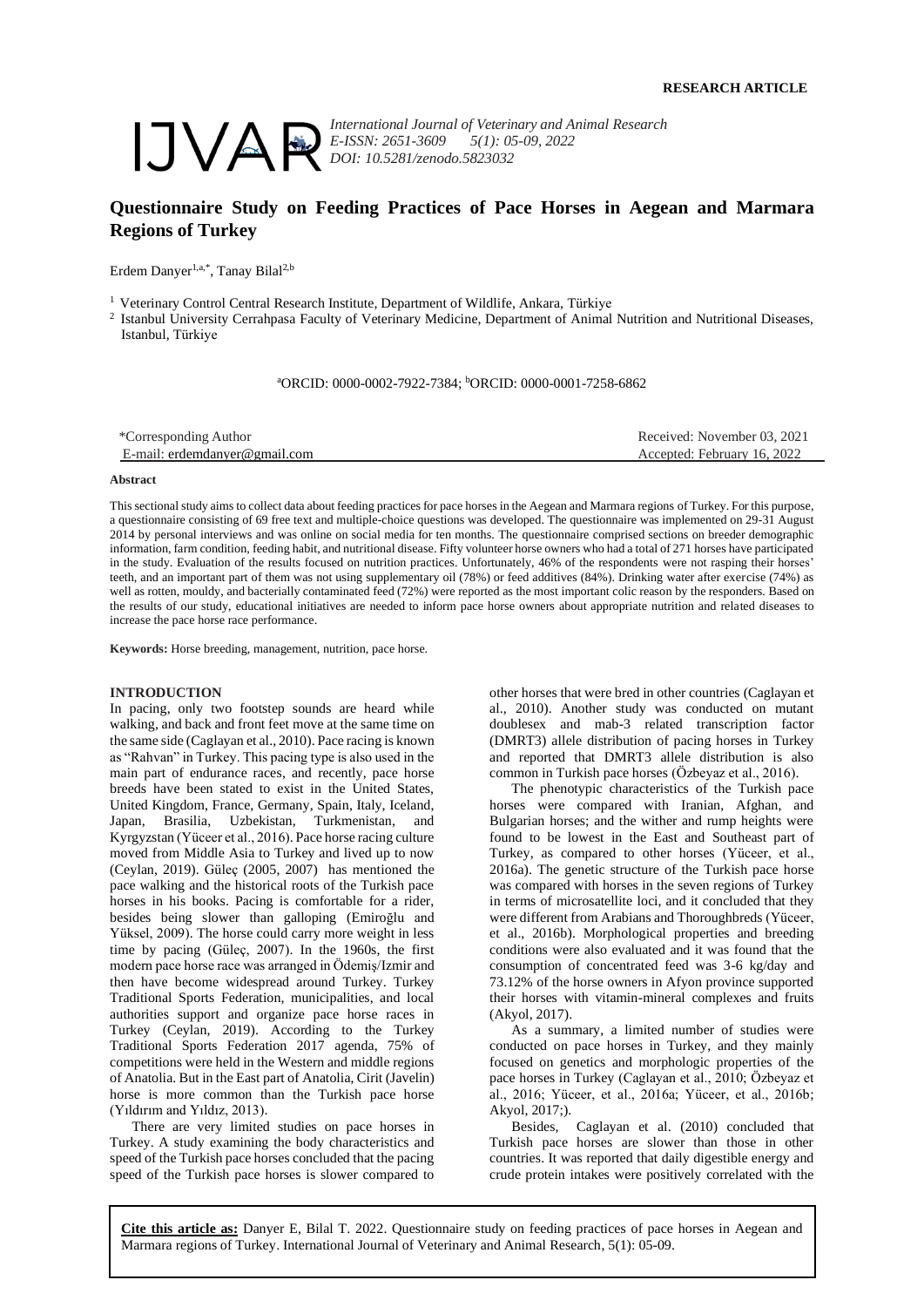race performance of horses (Glade, 1983). Another study showed that there are gaps in welfare, nutrition, and nutritional disease aspects also in racehorses (Visser & Wijk-Jansen, 2012).

In the light of the previous literature, it was thought that evaluation of the feeding and management practices of the Turkish pace horse would provide one more step on the way to understanding and raising this breed in Turkey. Initially, this study aimed to gather information on basic feeding practices, feed supplement usage, and nutritional disease management of Turkish pace horses. Secondly, some other information, breeder demographics, and limited management practices were also noted.

### **MATERIALS AND METHODS**

This study was conducted by 50 volunteer horse owners who had a total of 271 horses. The Turkish questionnaire was designed with 69 questions, and it also has an English version that is available upon request. The sample size was calculated based on the number of horses due to a lack of breeder number information. The number of horses was taken as 10000 with  $50 \pm 6\%$  result factor, 1 design effect, and 95% confidence interval, and the sample size was calculated as 260 by OpenEpi, V.3, open-source online software.

The questionnaire had four main sections: breeder information, farm conditions, feeding habits, and nutritional diseases. 40 of the 69 questions consisted of multiple-choice and yes/no questions, while 29 were free text questions (feeding materials, number of the animals, etc.). The breeder information section included questions about the breeding region, education level, total breeding experience, and the number of horses; the farm conditions section included stable conditions; the feeding material section included feed type, and all veterinary and feeding expenses. The detailed nutrition section contained questions about pasture usage, feeding times, rations, ration preparation technology, and feed additive usage habits. Nutritional diseases knowledge was one of the main points of this study. Thus, questions on anthelmintic medication use, probable colic causes, occurring frequency, foal developmental disorders, and the number of stillborn foals were posed to the horse owners.

Body Condition Score (BCS) systems are mainly used in food animals, and they are also commonly used for the determination of the fat content of the horse (Dugdale et al., 2012). One of the common BCSs is the classification ranged from poor (1) to extremely fat (9) (Henneke et al., 1983). Later, another classification method was designed based on the scoring of the body from very poor (0) to very fat (5) (Carroll and Huntington, 1988). For non-expert horse owners to easily understand and decide, this method was used via visualization of the BCS by figures (Wright et al., 1998) (Figure-1).

Face-to-face surveys were carried out on 29-31 August 2014 before the Gölcük Pace Horse Race. To reach the target sample size, the questionnaire was also available online in social media for ten months via web-based software (Google® Docs, California, USA). All survey data were exported to Excel® (Microsoft®, V.2010, Washington, USA) for further analyses. The answers from

50 horse owners who had a total of 271 horses (Aegean [62%], Marmara [38%]) were evaluated in the study. The frequency and percentage values were shown in the table and the chi-square test was conducted for statistical analysis by statistic software.



**Figure 1.** Body Condition Scoring visualization (Wright et al., 1998).

# **RESULTS**

Firstly, the demographic characteristics of the breeders and the farm conditions were evaluated. 60% of the responders had more than 10 years of experience in pace horse breeding. The education level of most of the horse owners was high school or lower degree graduates. 72% of the horse barns contained 1-5 horses. Turkish pace horse owners mainly keep their horses in barns, not individual boxes.

Secondly, feeding practices and nutritional disease information were evaluated. A major source of energy was oats. The main daily ration contained alfalfa (55.5%), pasture (53.3%), and oat hay (35.5%). The feeding material used by the horse owners were shown in Table 1. According to the responders, the average concentrate feed consumption of an adult horse is  $\sim$  50 kg/month. Figure-1 has been shown to the respondents and they decided their horse's body condition score was number two  $(26\%)$ , number three (50%), and number four (24%).

Commonly, the participants were feeding their horses two times (56%) a day. The soaking method was common (60%) in oat and barley treatment. A few responders stated that they used corn silage (10%) (Figure-2). While 53% of the responders reported pasture usage except for winter, 15% of them reported pasture usage in all seasons. 78% of the participants reported that they did not use supplementary oil and 84% of them reported they did not use feed additives. In contrast to these findings, it was stated that fruits were used very commonly (68%) as a feed additive. Probable colic reasons according to breeders shown in Table-2. The responders stated that they generally (62.2%) separated foal and mare after six months from birth.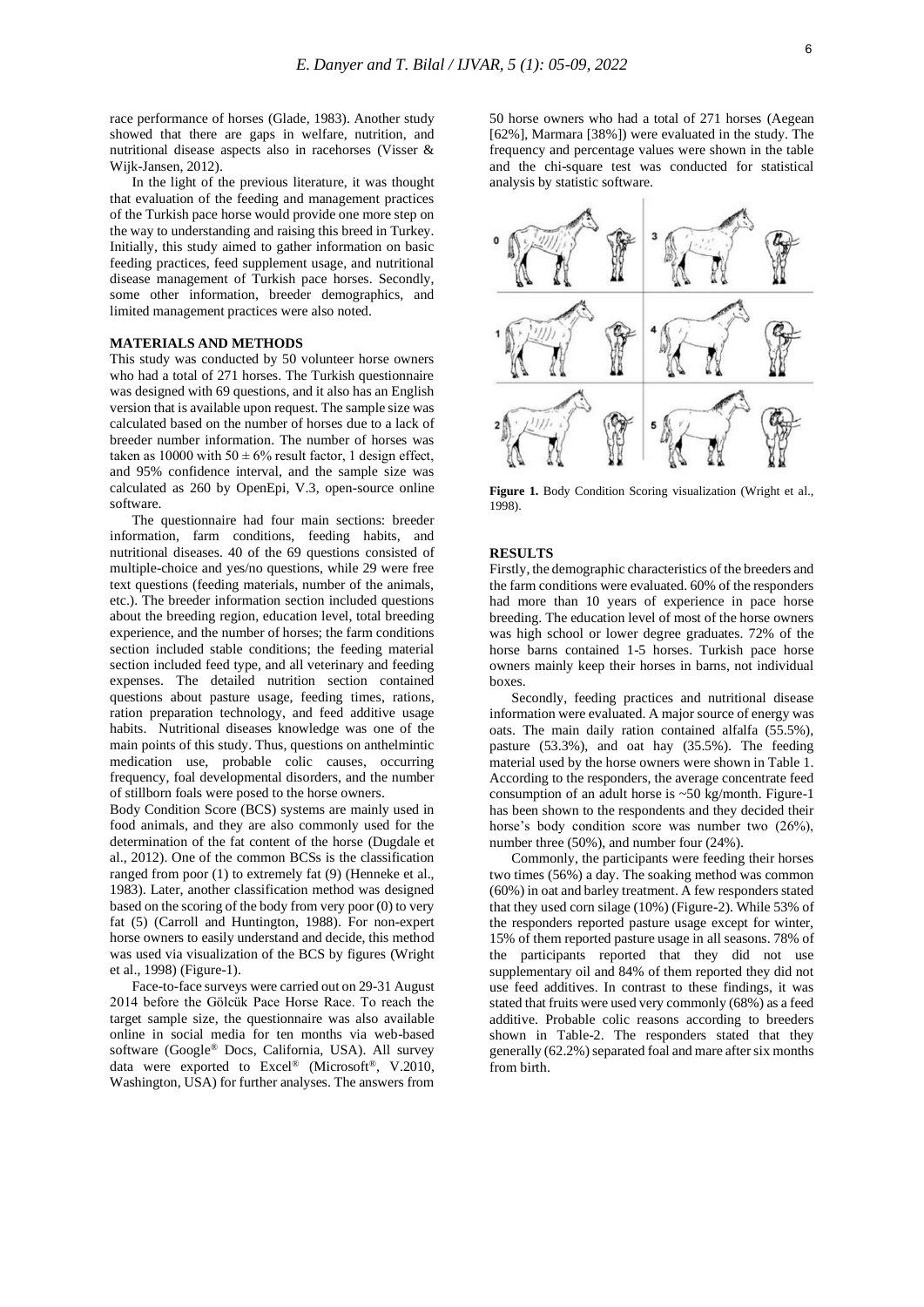| Feed<br><b>Material</b> | Foal<br>(n:42) |         | <b>Non-Pregnant Mare</b><br>(n:24) |         | <b>Pregnant Mare</b><br>(n:32) |         | <b>Stallion</b><br>(n:28)     |         |
|-------------------------|----------------|---------|------------------------------------|---------|--------------------------------|---------|-------------------------------|---------|
|                         | Frequency      | Percent | <b>Frequency</b>                   | Percent | Frequency                      | Percent | <b>Frequency</b>              | Percent |
| Fabric                  |                | 11.90   | 2                                  | 8.30    | 6                              | 18.70   |                               | 17.80   |
| Barley                  | 9              | 21.40   | 3                                  | 12.50   | 10                             | 31.20   | $\mathfrak{D}_{\mathfrak{p}}$ | 7.14    |
| Oat                     | 19             | 45.20   | 15                                 | 62.50   | 21                             | 65.60   |                               | 25.00   |
| Maize                   |                | 2.30    | $\overline{\phantom{a}}$           | ۰       | ۰                              |         | ۰                             |         |
| <b>Bitter Vetch</b>     |                | 2.30    | $\overline{\phantom{a}}$           | ۰       | ۰                              | ۰       | ۰                             |         |
| Tare                    |                | 2.30    | $\overline{\phantom{a}}$           | ۰       | ۰                              | ۰       | ۰                             |         |
| Bran                    | 3              | 7.14    | $\overline{\phantom{a}}$           | ۰       |                                | 3.10    | -                             |         |
| Corn                    | ۰              | ۰       | $\overline{\phantom{a}}$           | ۰.      |                                | 3.10    | ۰                             |         |
| Pasture <sup>1</sup>    | 42             | 100.00  | 24                                 | 100.00  | 32                             | 100.00  | 28                            | 100.00  |
| $Premix^2$              | 4              | 9.50    | $\overline{\phantom{a}}$           | -       |                                | 3.10    | $\overline{\phantom{a}}$      |         |
| Bagasse                 |                | 2.30    | $\overline{\phantom{a}}$           | -       |                                | ۰       | -                             |         |

**Table 1.** Feeding material preferences.

Notes: 1. Alfalfa and oat hay are also included in the pasture. 2. Vitamin and Mineral Premix.



**Figure 2.** Corn silage (a), Supplementary oil (b), Feed additive (c), and (d) Fruit usage ratios.

| <b>Cause</b>                                         | <b>Frequency</b><br>n:50 | Percent |  |
|------------------------------------------------------|--------------------------|---------|--|
| Drinking water after exercise                        | 37                       | 74.00   |  |
| Overfeeding                                          | 32                       | 64.00   |  |
| Gastro-intestinal system parasites                   | 16                       | 32.00   |  |
| Rotten, moldy and bacterially<br>contaminated feed   | 36                       | 72.00   |  |
| contaminated with<br>other<br>Feed<br>animal's feces |                          | 2.00    |  |

**Table 2.** Probable colic reasons according to breeders.

# **DISCUSSION AND CONCLUSION**

The demographic findings of the horse owners showed that most of the responders are not educated in higher levels but had experienced more than ten years in pace horse racing. Akyol (2017) also reported that in the Afyon region horse trainers have more than five years' experience onpace horses.

Due to economic conditions, group housing is inevitable in this practice. It was also reported that group housing is common in Nordic countries (Hartmann et al., 2015) and group barns are common in rural areas and Arabian practices as an economical solution for the housing of the horses. Also, Akyol (2017) concluded barn and housing conditions should be enhanced according to our findings. For this purpose, pace horse associations and municipalities can act together and widespread the modern barn conditions for pace horses. These conditions also effected the weaving time of the foal. Usually weaning time accepted as six months in horses but, housing all the horses together results with the increased weaning time.

Face-to-face interviews showed that most breeders did not calculate daily ration in detail, thus monthly consumption can be calculated more effectively than daily consumption. Akyol (2017) found that concentrate feed of 3-6 kg/day was consumed by pace horses in Afyon, while Yıldırım and Yıldız (2013) recorded 6 kg/day concentrate feed consumption in Javelin horses in Erzurum. Our results were slightly lower than those in these two studies.

The major energy source component was founded as oats in the racehorse practice in Turkey (Demirel, 2006). Another research showed that oat and barley were started to be mixed recently in the nutrition of thoroughbreds in Turkey (Kaya-Karasu et al., 2018). In Turkish pace horse nutrition, the oat-based ration is preferred more than barley. Soaking oats and barley are common and important to get more nutritive material in the feed.

The responders mentioned that commercial feed use is not common due to economic conditions. Parallel to this, pasture is an irreplaceable source to decrease feed costs. In the western region of Turkey, except for two or three months of winter, horses can reach pasture sources. All responders used pasture as much as possible to meet forage needs. Consequently, pasture is a very good opportunity to decrease the main feed expenses. Grass hay can easily be used in all regions of Turkey, and it is cost-effective. So, another source for the forage is grass hay. Nevertheless, Demirel (2006) observed that pasture usage was rare in thoroughbred horses. Kaya-Karasu et al (2018) referred that the use of grass hay (meadow) was common in all of Europe, and parallelly, in Turkish thoroughbred racehorse practice, due to its high availability and cost-effectiveness. Demirel (2006) stated that 10% of silage was used in racehorse practice. This is nearly the same in our study. According to Demirel (2006), a high level of bacteria, moulds, and yeasts in silage was seen by the horse owners as a colic cause for thoroughbreds, which supported our findings on silage usage preferences of the horse owners.

Common fruit used as a feed additive finding was parallel to the study by Akyol (2017) who was found the fruit usage as 72.12%. The responder's BCS preferences were as follows; 50% of them preferred BCS 3, 26% BCS 2, and 24% BCS 4 according to Carroll and Huntington (1988) and Wright et al. (1998) grading systems. It is concluded that in pace horse races horse owners prefer two- and three-degree BCS. Pace horse owners mentioned that lower body condition score is better than four and fivedegree body condition score.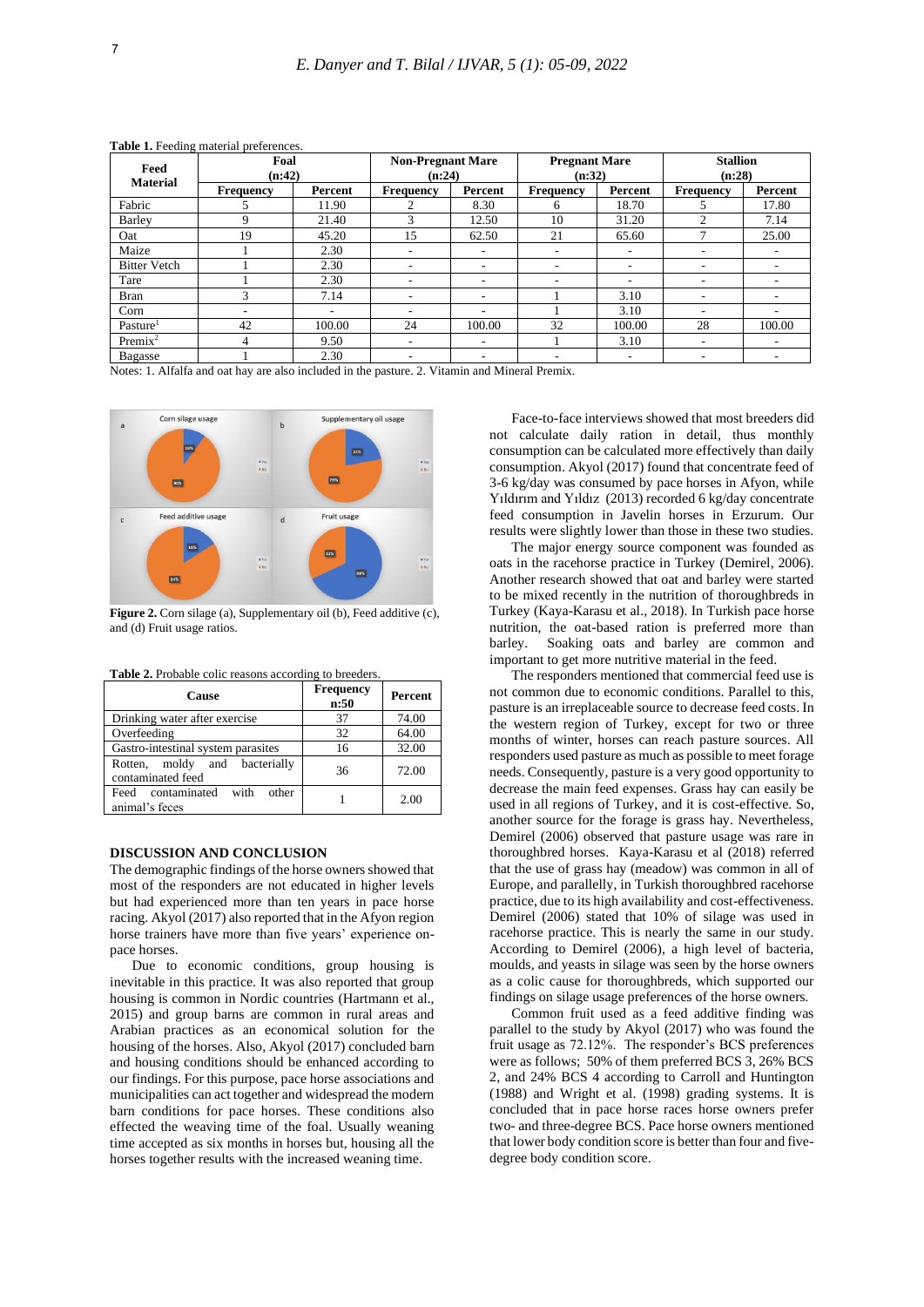Colic is one of the very well-known and frightening diseases from the horse owner side. Thus, a part of the questionary focused on familiarities to the colic reasons. The answers showed that the horse owners are familiar with most of the colic reasons. It was found that 46.15% of low-quality hay samples from colic horses were contaminated with yeast and 30.76% of the low-quality hay samples were contaminated with bacteria, which were identified as a colic risk factor (Kaya & Iben, 2009). 72% of the respondents also stated that any contaminated feed will be a colic cause.

In addition, gastrointestinal parasites are one of the important colic reasons, but only 32% of responders defined it as a colic risk. Parallel to this finding, 30% of the responders did not deworm their horses, 58% of them deworm horses every 3-6 months and 12% of them deworm horses in more than six months. Rasping teeth is crucial for the dental care and feed utilization of the horse (Dixon and Dacre, 2005). 46% of the responders did not rasp their horses' teeth. Routine rasping is important for the treatment of wave mouth and shear mouth and is used to remove enamel points and hooks (Tremaine, 1997). Horse owners needed to encourage them to rasp their horse's teeth.

The importance of the feces control and probable feed contamination sources were not known by the responders. Contaminated feces can be the source of parasitic diseases. Strongyles remain an important concern among intestinal parasites, but it is successfully prevented with anthelmintic drugs such as pyrantel, ivermectin, and moxidectin (Tınar and Şinasi, 2015). It is known that some breeders are using dried feces as a mat for the barn floor. Horse owners should be informed about feces and their contamination causes. Removing feces from paddocks, the parasitological examination of feces in the pasture during the season, moxidectin treatment once in thirteen weeks, and ivermectin administration once in eight weeks have been recommended for prevention purposes in adult horses (Öge, 2005). Our findings showed that most of the horse owners (58%) were using deworming medication between 3-6 months. Kaya-Karasu et al. (2018) found that 57% of the racehorses were dewormed less than three months. Compared to our results in racehorses deworming is done more coherently than pace horse practice. According to our results, nearly 1/3 of the responders answered that colic can be caused by gastrointestinal parasites, which is supporting the deworming findings. In parallel with our findings, a questionnaire study showed that in Denmark, 71.9% of the responders know about selective anthelmintic therapy (Nielsen et al., 2014). In Turkey, horse owners should be informed more about anthelmintic, deworming therapy.

Usually, in this practice, horse owners do not prone to use oil or feed additives in the ration. The main reason for this is probably financial issues. Compared to the study by Demirel (2006), regular feed additive and oil usage is 90% in racehorses, and Kaya-Karasu et al. (2018) concluded that the rate of supplement use was 49% for mineral and vitamin complexes and 12% for oil supplement, and our result is lower than the results of the study by Demirel (2006) and Kaya-Karasu et al. (2018).

Caglayan et al. (2010) have reported that Turkish pace horses are slower than their opponents in the world. Ration modulations can provide better performance for Turkish pace horses. Nevertheless, feed costs are crucial for breeders. Previously, Demirel (2006) reported %90 vitamin and mineral mixture supplements, Kaya-Karasu et

al. (2018) reported 49% feed supplement usage. Feed additive support was found to be lower than the results of other studies conducted on racehorses in Turkey (Demirel, 2006; Kaya-Karasu et al., 2018), due to financial reasons. Turkish pace horse owners use fruits as feed supplements instead of commercial products.

We had some limitations during the interviews, most of the responders did not want to answer the questions related to the foal developmental disorders, the number of stillborn foals, and special mixture additives before the race. This increased our missing data, so we had to discard a part of the data. The acquired information was not sufficient for a realistic evaluation of these topics, and they were not evaluated. On the other hand, the visual BCS question was answered easily. It is strongly recommended to use binary and visual questions for this group in further studies.

As a result, Pace horse races have distinctive characteristics in all countries. Even so, pace horse racing is unique and traditional. In accordance to protect this genetic resource, action plans should be performed with non-governmental organizations and governmental bodies. Nation-wide health assessments and training programs should be developed. Breeders can support the scientific guidance on the management topics and encourage them to develop, sustaining this culture for the next generations. Good management practices can move the Turkish pace horse to an international level and gain economic importance to this breed.

### **Acknowledgements**

The authors would like to thank Drs. Tamer Cağlayan (Pers. Comm.: 21.04.2015, Konya) and Ertugrul Güleç (Pers. Comm.: 29.04.2015, Ankara) for sharing their knowledge about Rahvan horses and races. We also would like to thank Işıl Aytemiz Danyer and Ceren Buminoğlu for editing the manuscript. Some parts of the research were presented as an abstract at the 32nd World Veterinary Congress, Istanbul, Turkey, 13–17 September 2015.

#### **Conflict of Interest**

The authors declare that they have no competing interests.

#### **Authorship contributions**

Concept: E.D., T.B., Design: E.D., T.B, Data Collection or Processing: E.D., T.B, Analysis or Interpretation: E.D., T.B, Literature Search: E.D., T.B, Writing: E.D., T.B.

#### **Financial Support**

This research received no grant from any funding agency/sector.

### **REFERENCES**

Akyol H. 2017. Investigation of Morphological Traits and Breeding Conditions of Pacing Horses in Afyonkarahisar Province. MSc Thesis, Health Science Institute of the Afyon Kocatepe University.

Caglayan T, Inal S, Garip M, Coskun B, Inal F, Gunlu A, Gulec E. 2010. The determination of situation and breed characteristics of Turkish rahvan horse in Turkey. Journal of Animal and Veterinary Advances, 9(4): 674–680.

Carroll CL, Huntington PJ. 1988. Body condition scoring and weight estimation of horses. Equine Veterianary Journal, 20(1): 41–45.

Ceylan ZG. 2019. Türkiye'de rahvan binicilik. At Dünyası: 1–7.

Demirel G. 2006. Feeding practices for racehorses in